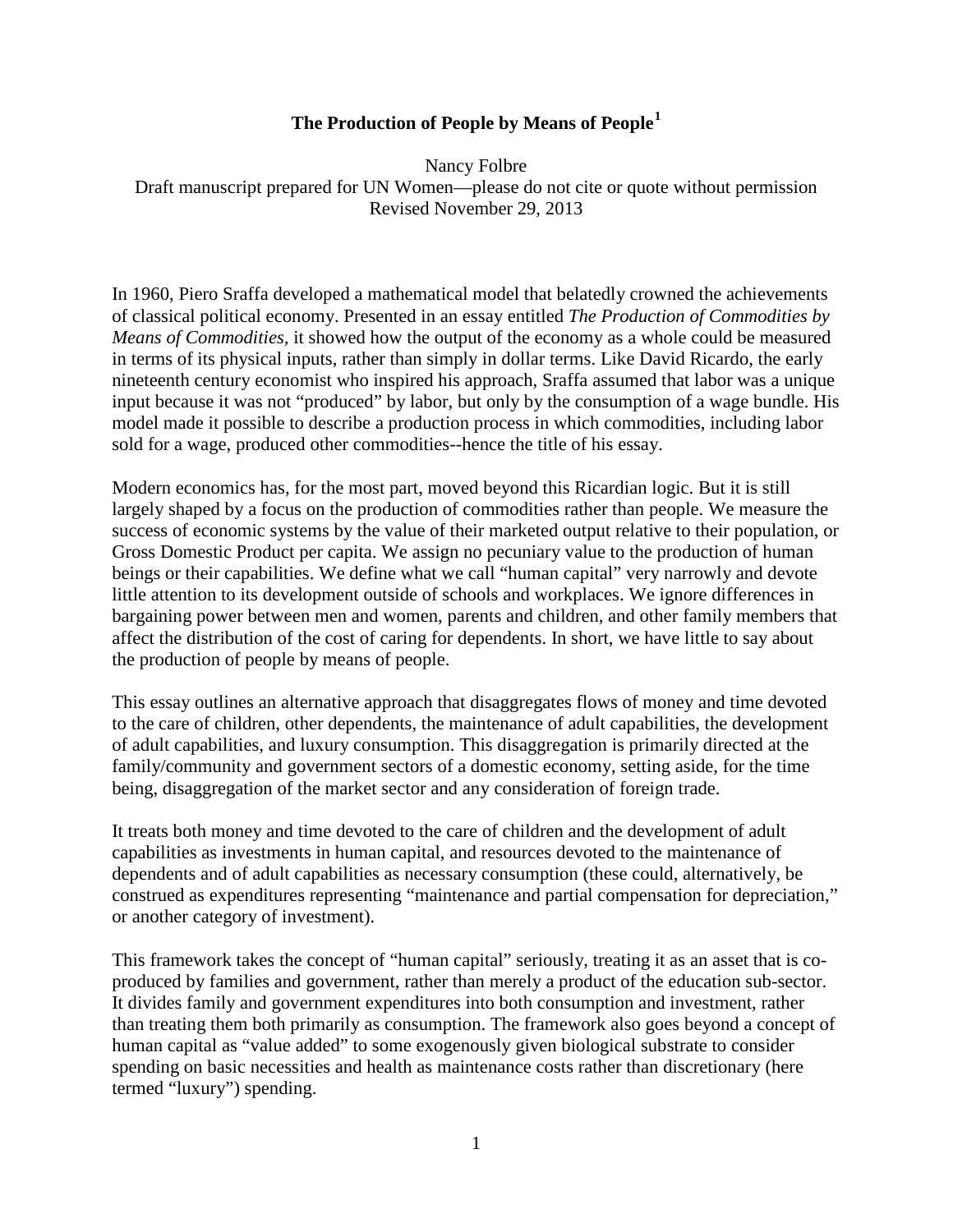It has important implications for three important areas of economic inquiry suggesting that 1) the measurement of living standards should be expanded to include consideration of both the costs and benefits of unpaid work, 2) macroeconomic theory should acknowledge and measure the value of unpaid work as a dimension of output and expand its definitions of investment and consumption and 3) public finance should focus more explicitly on both private and public intergenerational transfers.

The presentation begins with a brief critique of conventional approaches to these issues, then outlines the expanded accounting framework in its simplest form. Next, it summarizes the broad implications for definition of living standards, macroeconomic theory, and public finance, including a review of the recent theoretical and empirical literature. Finally, it focuses on the issue that intersects much of the recent feminist literature on macroeconomic and development policy, how best to define the "costs of social reproduction," and offers estimates of the value of time and other resources devoted to children in the U.S.

### **The Limitations of Conventional Economic Theory**

In recent years neoclassical economists have begun to devote more attention to what goes on inside families, to highlight the importance of investment in human capital, and to explore the quantitative dimensions of unpaid work. Yet their efforts have fallen far short of a comprehensive or convincing treatment.

#### **Defining and Valuing Non-Market Work**

The neoclassical theory of individual time allocation takes tastes or preferences as a given and presumes that individuals maximize their utility subject to a budget constraint. Work is defined as an activity that individuals engage in only in order to gain income or goods and services that yield utility. That is, work is, by definition, not a source of utility in and of itself. Individuals allocate their time between three activities (market work, non-market work, and leisure) on the basis of the marginal utility they gain from these. From this perspective, "full income" is the sum of the utility gained from all three activities, and leisure contributes to full income.

Further, the spillover effects of individual time allocation—the effects on others—are relevant only insofar as individuals have altruistic preferences. That is, I don't derive any utility from actions that make you better off unless I care about you. So-called "externalities" are irrelevant (Folbre 2004). Since underlying preferences are unobservable, it is difficult to derive any predictions from this model other than those related to the effects of exogenously given changes in income or prices.

Models based on individual utility maximization are largely irrelevant to national income accounts. The price that an individual pays for a market-produced good or service is determined, in theory, by the market. An individual may enjoy a "consumer's surplus" (that is, they may have been willing to pay a much higher price for a good than they actually paid). As a result, the sum of market prices in an economy does not provide a measure of the total utility enjoyed by consumers. National income accounts are not a measure of social welfare.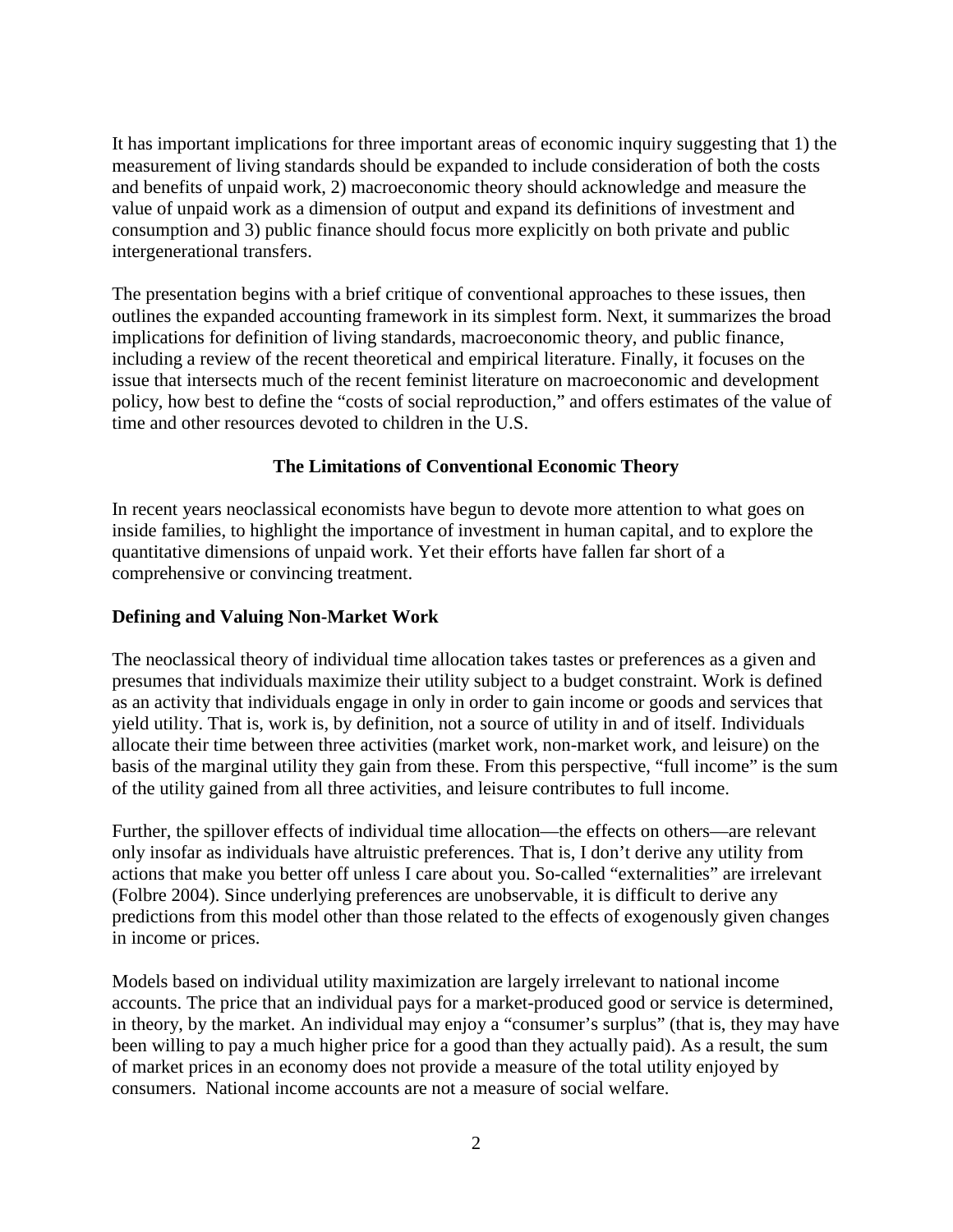If one believes that, nonetheless, national income accounts provide a useful way of tracking the stocks and flows of resources in an economy over time, one should try to arrive at measures that can accommodate all the relevant stocks and flows. The problem, of course, is to find a common denominator as a measure of value (a problem that has preoccupied some economists since Ricardo). Imputed market prices, based on a simple counterfactual (what would it cost to purchase goods or services of comparable value) represent the simplest choice, though for reasons I will later elaborate, they are not ideal.

Looking at individual (and family) income in terms of material flows of time and money could be considered a "classical" rather than a "neoclassical" approach, consistent with a kind of inputoutput or social accounting matrix methodology. The accounting framework above is designed to facilitate comparisons of the value of non-market work and intra-family transfers with market income and government transfers and also to compare the net income and consumption of different family members.

## **Intra-Family Transfers and Spending on Dependents**

In general, both traditional neoclassical theory and its macroeconomic offspring focus on the intentional decisions of economic actors in the market economy. As a result, both family transactions—and many aspects of the public sector that essentially support family activities are obscured from view.

While the focus of economic theory is gradually widening, it remains relatively constricted, with three important consequences.

First, decision-making within the family itself gets little attention. The mainstream neoclassical theory of the household, best represented by Gary Becker (1991), treats the family as though it were an individual, maximizing a joint utility function. From this perspective, it doesn't make much sense to explore intra-family transfers. However, an emerging genre of bargaining models unpacks family decision making, calling attention the impact of differences in fall-back positions that generate a range of unequal outcomes (McElroy 1990). So-called "collective" models based on the assumption that households are efficient predict unequal distribution in the household if fall-back positions are unequal (Bourguignon et al. 2009).

Similarly, most neoclassical models of intergenerational transfers assume that families maximize a dynastic utility function that takes the utility of future generations into account, (an assumption that leads to the conclusion that government transfers completely crowd out intra-family transfers) (Barro 1974). Here too, new approaches are emerging, exploring the impact of "exchange" motives that reflect bargaining power: that is, adult children may transfer more resources to aging parents who exercise some leverage through ownership of household assets (Cox 1987).

Second, the determinants of family decisions receive far more attention than the *consequences,*  perhaps because the utility maximization framework assumes that family members are rational actors who have all the information they need in order to make utility maximizing decisions.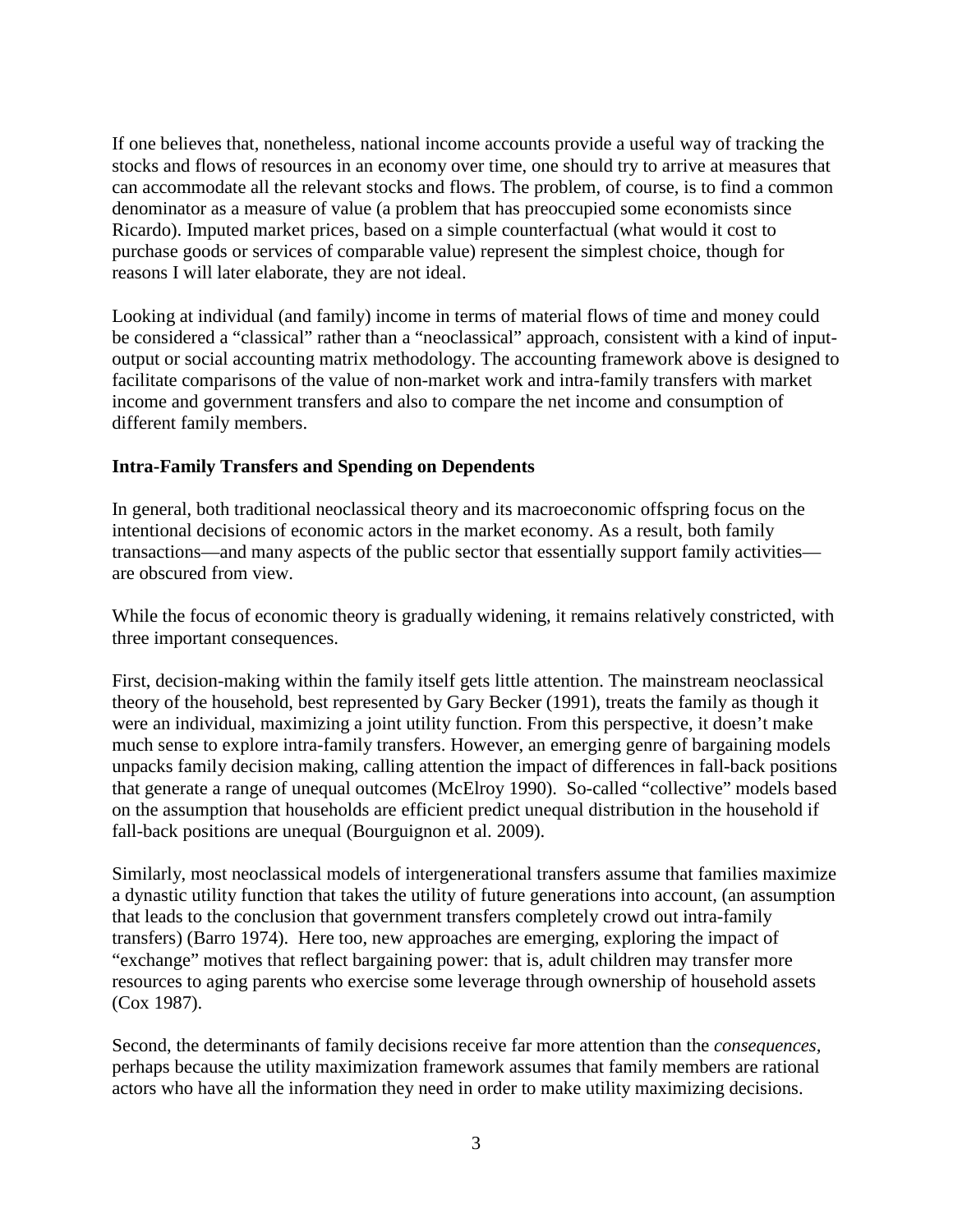As a result, *intentions* displace *outcomes* in the definition of categories such as consumption and investment. For instance, individual decisions to spend money on children or on aging parents are treated as similar to decisions to spend money on a sports car or a golden retriever, yielding a flow of utility or psychic income.

Taken to an extreme, this perspective suggests that family income should not be adjusted for family size using a per capita measure or any other equivalence scale (Ferreira et al. 1998). A woman choosing to raise a child on her own has simply made a consumption decision, which doesn't reduce her disposable income. Presumably the utility she gets from the child compensates her fully for the expense—else she would not have chosen to incur that expense. The same may be said of an adult choosing to provide daily assistance to a failing elderly parent.

As Henry Simons put it in his classic treatise of public finance, "it would be hard to maintain that the raising of children is not a form of consumption on the part of parents, whether one believes in the subsidizing of such consumption or not." (1938:40). William Vickrey rebutted this view, invoking both social welfare ("the community has a greater interest in the welfare of children than the welfare of pets" and the rights of children, who, he argued, should be viewed as "citizens in their own right" (1947:292). In a sense Vickrey is arguing that whatever parents' intentions are—and these are almost certainly related to a desire to obtain personal satisfaction from parenthood—the consequences are quite different than those of other consumption decisions.

Yet this point has hardly influenced macroeconomic theory. An important genre of macroeconomic theory based on an "overlapping generation" model first outlined by Paul Samuelson in 1958 calls attention to relations between working age adults and retirees, but ignores children, treating them as "part of their parents' consumption" (Samuelson 1958). Like most macroeconomic models, these take the rate of population growth as exogenously given.

The term "labor supply" is interpreted as factors that influence an adult's decision to engage in paid employment, ignoring the process by which workers are actually created, produced, and made available to paid employment—because parent's intentions to raise children are not entirely driven by prices and incomes.

The phrase "parental investment in children" is now widely deployed by economists, sociologists, and demographers alike to describe time devoted to children, but largely confined to efforts that might increase or enhance their productive capabilities, such as "reading aloud." But because parents don't conceive and rear children in order for them to become future workers and taxpayers, most of their efforts are taken for granted.

This emphasis on motives rather than outcomes helps explain reluctance to examine, value or carefully measure the depreciation of unpriced natural assets such as forests, fish or stable ecological systems. These forms of "natural capital" were not intentionally created with a view to capturing a future rate of return. Nonetheless, if sustainably managed, they obviously provide future returns (Nordhaus and Kokkelenberg, 1999).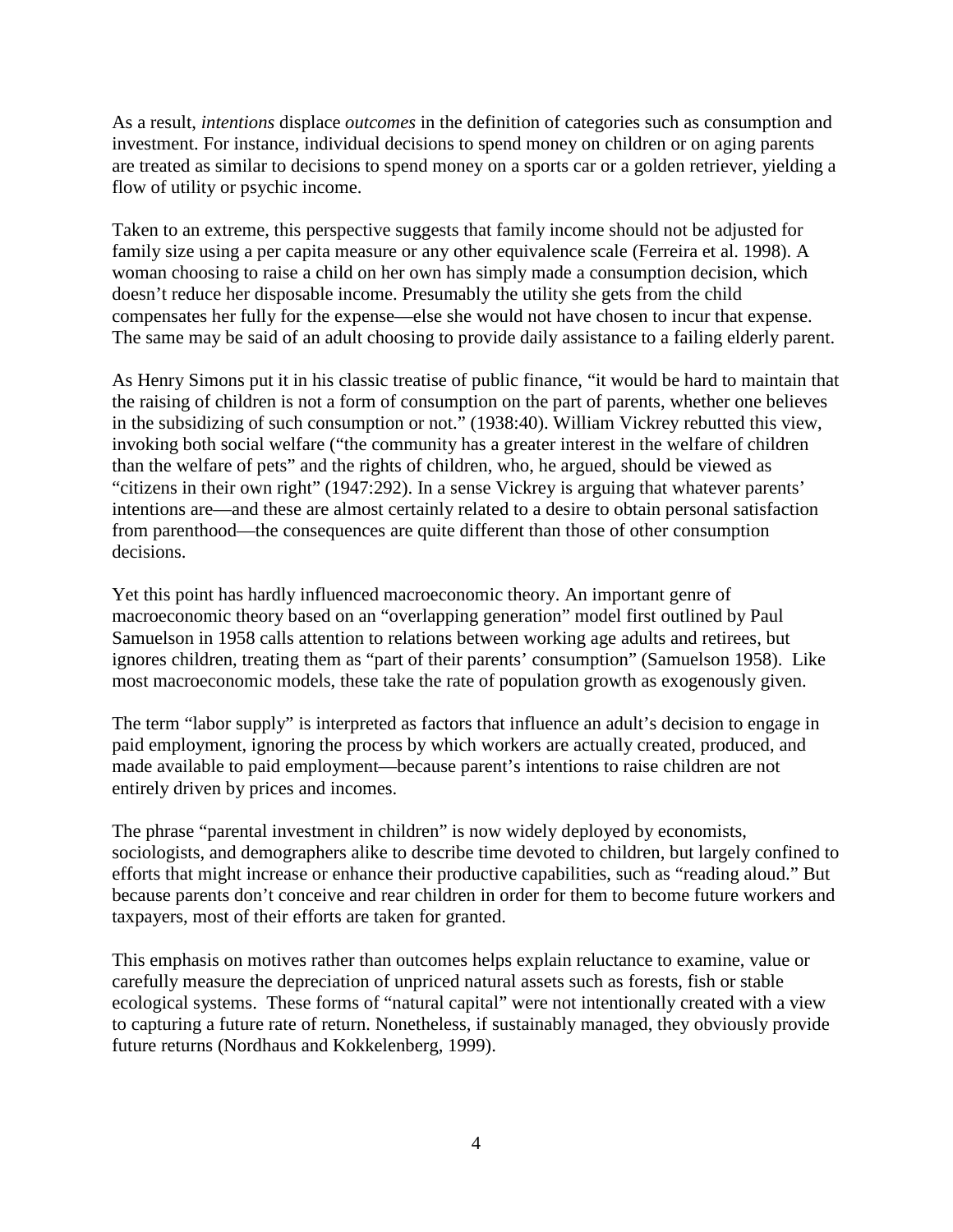A third, related consequence of the focus on individual motivation is that unexpected outcomes tend to be ignored. In the stylized world of perfectly competitive markets with perfect information, decision-makers know what to expect. In the real world, however, coordination problems often come into play. Strategic uncertainty means that anticipated payoffs differ from real payoffs. For instance, a parent raising a child has little way of knowing what future wages for that child will be, in part because this outcome is affected by the simultaneous decisions of many other parents to raise or not raise children.

Classical economists, including Thomas Robert Malthus, interpreted the world in these terms. Malthus famously predicted that provision of poor relief would cause men and women to marry at an earlier age, have more children, and lower future wages. Many other examples of unanticipated consequences come to mind: rapid population growth can be a catalyst for technological change; sex-selective abortion or infanticide can alter the sex ratio of an entire population, rapid fertility decline can impose significant strains and stresses on public pension systems, etc.

Social institutions, including property rights and cultural norms, often emerge partly as a response to coordination problems that cannot be solved by decentralized individual decisions. In general, economists have not devoted sufficient attention to the institutional context in which individual decisions are embedded.

### **A Summary of Limitations**

Conventional economic approaches to unpaid work and intra-family transfers are not necessarily incorrect. They are, however incomplete. They ignore the contributions that these factors make to material living standards. They ignore the role that non-market "output" has on economic growth, and rely on definitions of consumption and investment that ignore the importance of developing and maintaining human capabilities. Finally, they overlook some of the most important causes and consequences of demographic change—unanticipated "externalities" that are more strongly influenced by social institutions than by individual decisions.

Here are some illustrative examples, which set the stage for a more detailed consideration later:

*Living standards*. Both unpaid work and intra-family transfers have important implications for material living standards. Compare, for instance, two families, both consisting of two adults and two children, with exactly the same market income of \$50,000 per year. We typically treat these two families as having equivalent living standards (setting aside details such as possible differences in geography, health, taxes, and transfers). Yet a family in which one earner brings home \$50,000 and the other adult works forty hours a week or more providing unpaid domestic services and childcare clearly has a higher living standard than one in which two adult earners bring home \$25,000 each and must purchase child care and other services in order to maintain their employment.

*Macroeconomic theory*. Because unpaid work and intrafamily transfers affect material living standards, they represent part of economic output. One common illustration of the consequences of ignoring them emphasizes the effect of increased female labor force participation on economic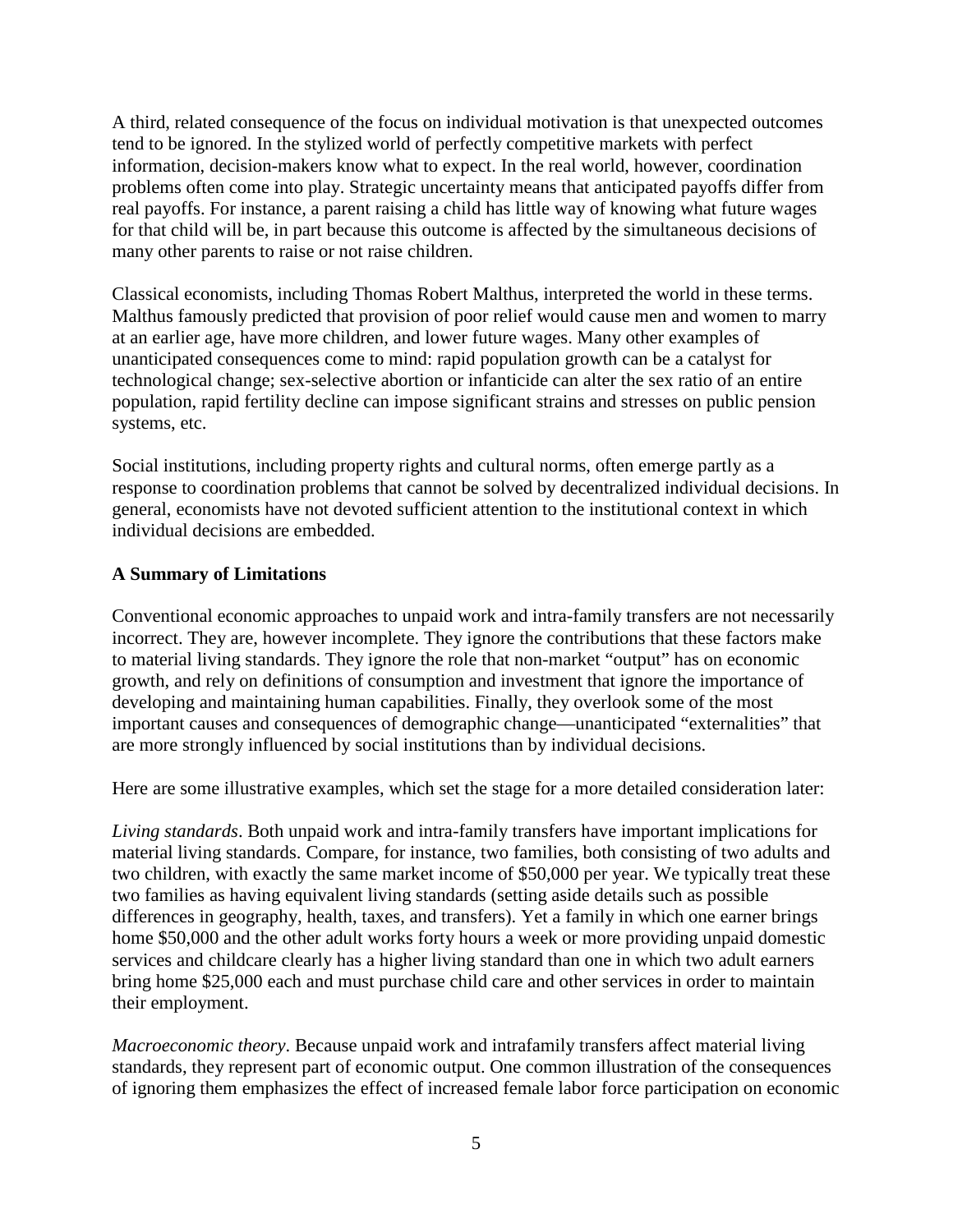growth. In general, women's increased employment biases estimates of economic growth upward, because the wages their earn are counted as part of GDP but the reduction in the amount of time they devote to unpaid work is not counted. Another important illustration concerns the impact of unemployment, which may or may not be partially compensated by increases in the amount of time devoted to non-market work.

*Public finance.* Public transfers to retirees from the working age population represent at least partial payback for the taxes the working age population paid that were devoted to education of the younger generation. The terms of this intergenerational transfer affect the net cost of children to parents and also the long run sustainability of public transfers. As fertility declines and the average age of the population increases, the burden on the younger generation is likely to increase. Yet conventional accounting measures provide no clear measure of lifetime taxes and transfers, making it difficult to assess concerns about intergenerational justice (Folbre and Wolf 2013).

## **Accounting for Unpaid Work and Intra-Family Transfers**

A general accounting framework can help clarify the conceptual issues at stake. At this stage, the framework offered here is entirely unconstrained by the rather obvious measurement problems that arise. However, it does provide some insights into possible empirical exercises which could include disaggregation of family and government spending on children, individuals who are sick, disabled, or frail elderly, and working age adults, and spending that represents creation of new human capital capacity compared to that devoted to maintenance and depreciation. It offers a set of criteria for categorizing these expenditures as investment, necessary consumption, and discretionary (or luxury) consumption.

As a result, it could help trace the interaction between family spending and government spending (as when government provision of education or health reduces family spending on education and health) and on intergenerational transfers of both money and time that take place both within families and through the state.

The accounting framework is also designed to conceptualize the distribution of the costs of caring for children, other dependents, and other adults by gender, and by age group. It links to models of intergender inequality of particular concern to feminist scholars and to intergenerational income flows that have typically played a more important role in the demographic than in the macroeconomic literature.

A brief narrative discussion of each equation in the accounting framework draws on the broader literature, providing motivation for the accounting exercise and pointing to relevant subtopics that may be developed further at a later date.

Note that the use of "families" rather than "households" is intentional here; flows of time and money that take place within families are not limited to those between household members, and not all household members pool income. Further, the link between the family and the community is often flexible—individuals who are not related by law or kinship—including friends, neighbors, and volunteers often share resources with one another. Hence the term "family" is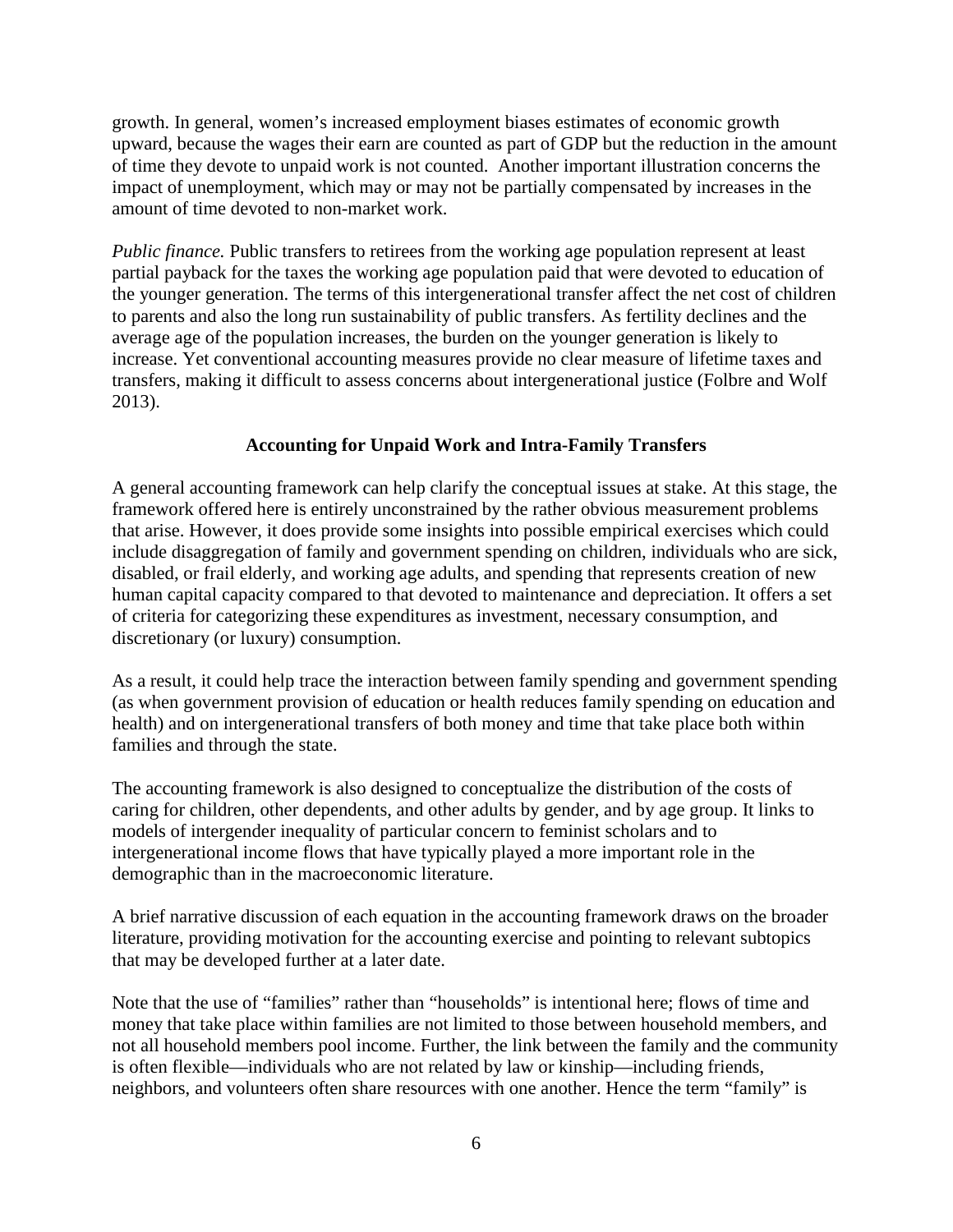construed loosely here to include the "community" as well (it does not include formal transfers made through the state).

In this version, only one time period is assumed. Later versions may incorporate a more lifecyleoriented overlapping generations approach. Some aspects of this framework—for instance, flows of money—can be incorporated into a social accounting matrix. However, the framework is designed to highlight the currently largely unmeasured amounts of unpaid labor that are provided by families and communities, which are partly (though not completely) fungible with paid labor and money purchases. Investments are defined as expenditures that increase future productive capabilities, including all spending on children. Necessary expenditures are defined as those that contribute to the maintenance of or slow the depreciation of productive capabilities. Other expenditures are categorized as discretionary.

The processes of production encompassed here (the production of people as well as commodities) are almost certainly non-linear, involving economies of scope and scale. They also yield club goods and public goods, often non-excludable and non-rival in consumption. All these factors complicate any effort to model the interactions involved.

The framework starts with individuals, but is not based on any assumptions regarding individual optimization.

# **A Definition of Individual Income**

Each individual i has total time  $T_i$  equal to the sum of four components:

Let  $T_i$  = individual time  $M_i$  = hours of time devoted to market work  $H<sub>i</sub>$  = hours of time devoted to non-market work  $S_i$  = hours of time devoted to sleep and other physically necessary activities  $L_i$  = hours of leisure

1)  $T_i = M_i + H_i + S_i + L_i$ 

Each individual has total income  $Y_i$  equal to some function of time devoted to market and nonmarket work, the wages and shadow wages of these activities, net transfers from other family members, net transfers from government, and net transfers of unpriced environmental services.

Let  $w_{i}^{m}$  = market wage for individual i  $W<sup>h</sup><sub>i</sub>$  = shadow wage estimate of value of non-market work (discussed later in more detail)  $w^m$ <sub>i</sub> $M_i$  = personal market wage times hours of market work or earnings  $K_i$  = personal income from capital  $w<sup>h</sup>$ <sub>i</sub>H<sub>i</sub> = value of goods and services produced for own consumption  $F_i$  = net transfers from family members  $G_i$  = net transfers from government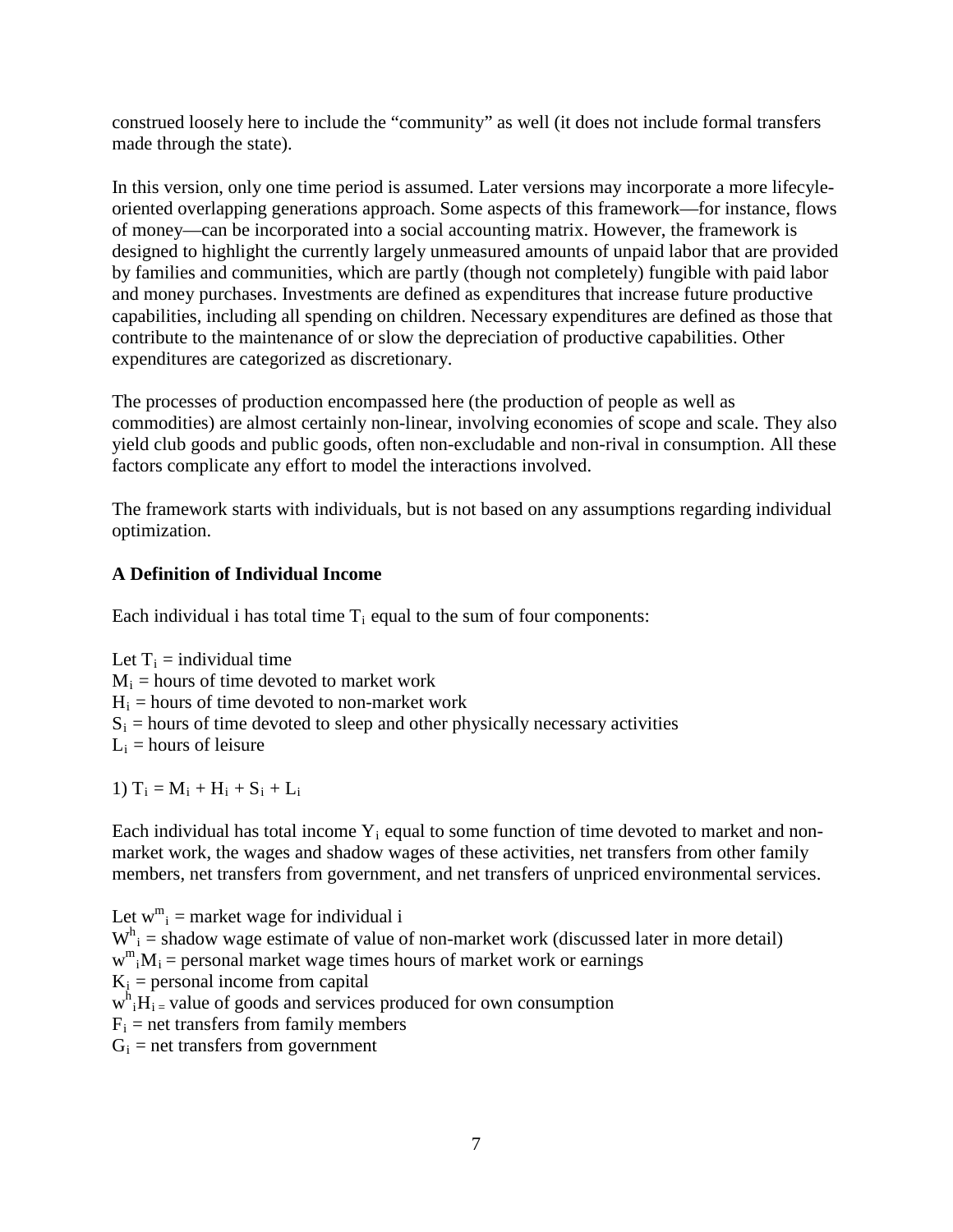Two variables not included in this model but could easily be added (and will be added at a later date) are:

 $E_i$  = net environmental services (establishing the parallel between unpriced labor and unpriced environmental services)

 $K_i$ = income from capital

Setting these aside for the time being,

2) In implicit form,  $Y_i = y_i (w^m_{i,} M_i, w^h_{i,} H_i, F_i, G_i)$ 

For the purpose of simplicity here, I treat income as a simple additive function:

3)  $Y_i = w_i M_i + w_{hi} H_i + F_i + G_i$ 

### **The Value of Non-Market Work**

With the availability of time-use data making it possible to examine the individual allocation of time to non-market work have come a plethora of estimates of the value of this work, usually imputed by multiplying the number of hours worked by a shadow wage rate (as indicated in equation 3). It is generally accepted that, for the purpose of national income accounting, a quality-adjusted replacement wage rate is desirable (Abraham and Mackie 2005). When modeling individual choice, an opportunity-cost estimate may be more appropriate. Some of the methodological issues at stake concern the accurate measurement of time use (conventional measures largely ignore supervisory constraints) and the choice of appropriate wage rate. A number of studies using such calculations suggest that non-market work represents between a third and a half of the size of Gross Domestic Product, as conventionally measured.

An alternative approach to valuation, the "output" approach, asks what it would cost to purchase the output (rather than merely the labor input) in the market. For instance, one could value a hamburger cooked at home at the cost of purchasing a hamburger of comparable quality at a restaurant. Subtraction of the costs of non-labor inputs (including ingredients and the cost of energy for cooking) yields an estimate of the value of non-market labor.

As has often been observed, failure to assign any value to non-market work leads an upward bias in measures of economic growth when market work displaces it. When a woman goes to work at a fast-food restaurant, her contribution to Gross Domestic Product is measured by her wages but the resulting reduction in the number of hamburgers she cooks for her family at home is not.

It is important to note that the value of non-market work—measured by any standard other than opportunity cost—varies far less than market wages. As a result, most imputations of the value of non-market work have an equalizing effect on living standards. Compare an economy based on two-adult households, in which one of the two adults specializes in non-market work, with an economy based on two-adult households in both adults earn market wages. Particularly in a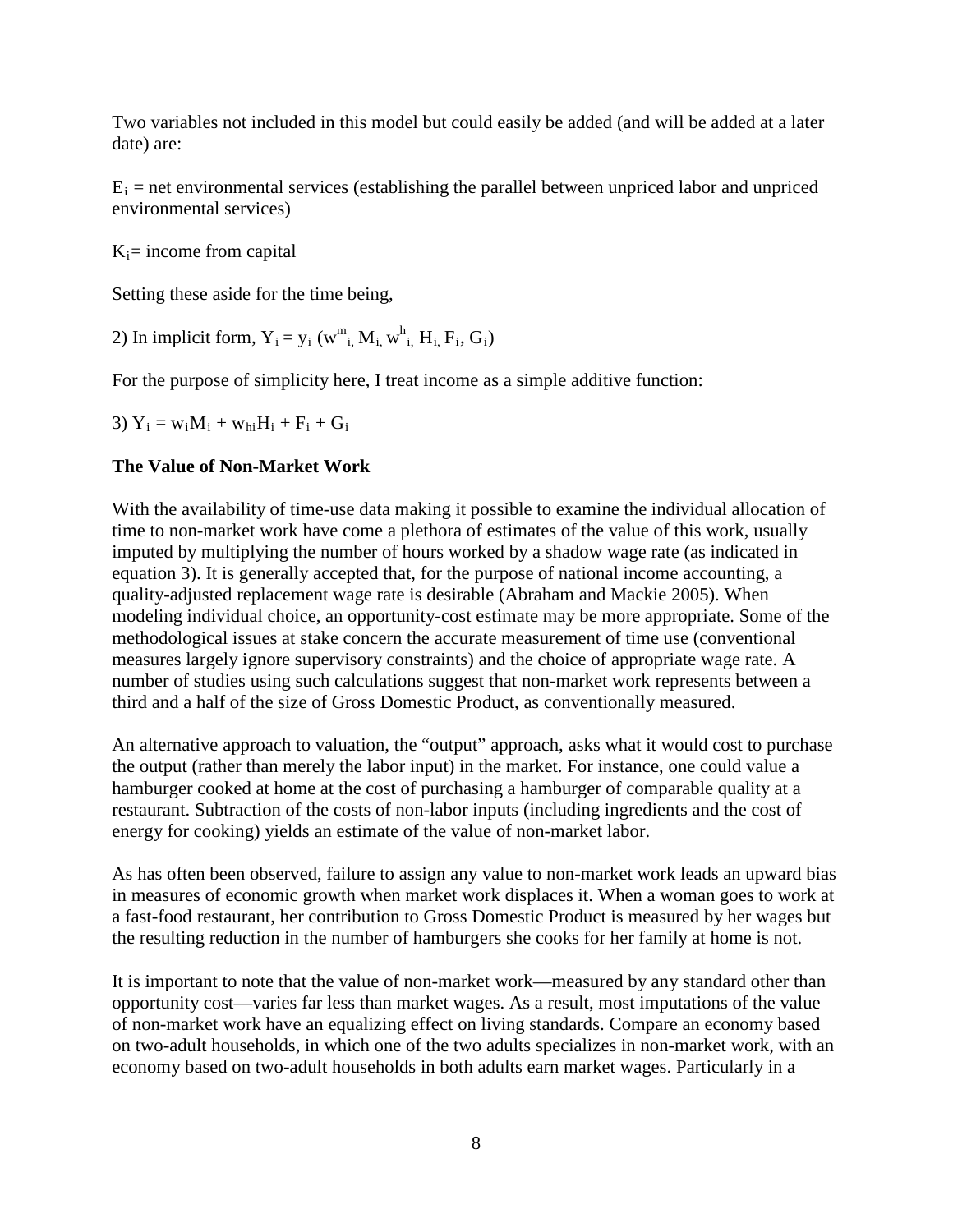country like the U.S., where wage inequality is significant, increases in market employment are likely to have a disequalizing effect (Folbre et al. 2013).

Individuals living alone do a fair amount of non-market work that is relevant to their living standards—a bit analogous to Robinson Crusoe on his island, who was the source of both demand and supply, and not only had to catch his own food but also to cook it.

However, much non-market work takes places in households and is directly or indirectly devoted to meeting the needs of other people. In this sense a metaphor such as "Swiss Family Robinson" fits better than Robinson Crusoe, and one could think of "household demand for non-market services" as a form of demand intermediate between individual demand and aggregate demand.

In equation 3 above, the value of non-market work is also embedded in family transfers.

Note that two elements on the right-hand side, wage income  $(w_iM_i)$  and net government transfers  $(G<sub>i</sub>)$  are typically considered components of the demand for goods and services.

The other two elements represent supply-constrained quantities, determined by individual preferences and bargaining rather than subject to market forces that might drive it toward equilibrium. For instance, a husband might prefer that his wife cook dinner for the family, rather than spending additional money to eat out. A wife might prefer her husband to help out with household chores rather than devote more hours to wage employment. Similar, a child might prefer parental care to care outside the home. Whether or not these members of the family are able to satisfy their preferences depends on whether other family members are willing to supply them.

One could argue, however, that both the demand for and supply of spouses and children affect such bargaining outcomes, with implications for some process of equilibration. For instance, if the demand for wives is far greater than the supply, wives may be able to offer a lower level of household services than they would otherwise; one could interpret the family transfers that a fulltime homemaker receives  $(F_i)$  as a kind of "quasi-wage" for the unpaid work they do  $(H_i)$ (Grossbard Schectman 1993; Cherry 1998). In other words,  $w_{hi}$  or the replacement cost value of unpaid work is not necessarily equal to the net intra-family transfers actually received by the person doing that work.

## **A Household Production Function**

Both equation 3 and the discussion above skirt a basic problem: much non-market work involves utilization of significant amounts of household-specific capital (such as stoves, vacuum cleaners, baby cribs, and computers), yields household public goods, and is almost certainly characterized by economies of scale and joint production. The marginal cost of including another person in a home-cooked meal, for instance, is clearly smaller that the marginal cost of taking them to a restaurant. And for families with children, in particular, the benefits of unpaid work at home are enhanced by the ability to multitask: cooking dinner while keeping an ear out for children playing in the backyard.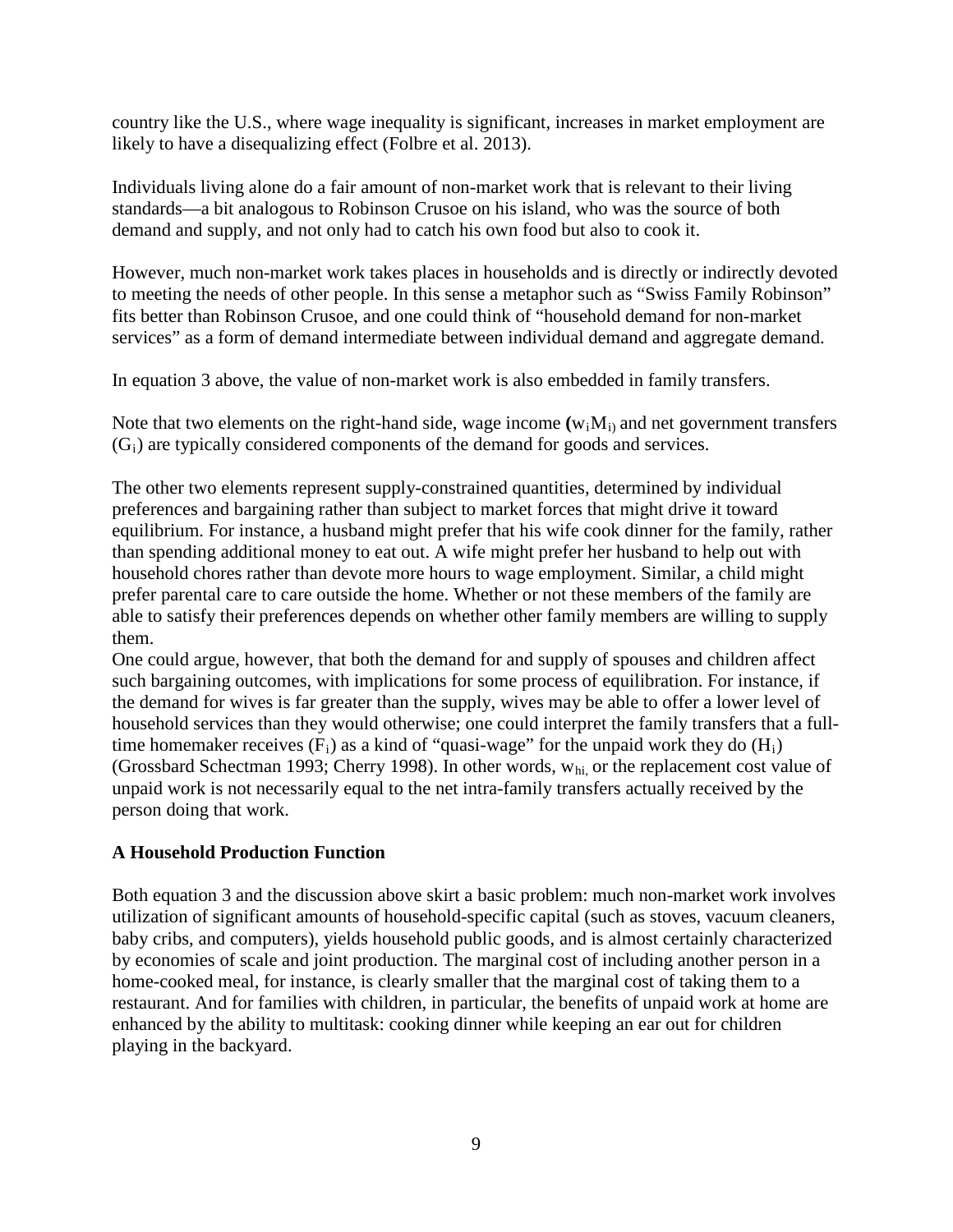In other words, household production cannot be accurately described as a simple linear product of unpaid work hours and an imputed wage, but should be conceptualized as an implicit function of unpaid work hours, household capital, household technology, market income, and the composition of output, among other factors. It seems likely that this household production function is typified by substantial economies of scale. For instance,

Let

 $O_i$ = market value of non-market output produced by individual *i* 

 $V_i$ =a vector of other factors relevant to household production of individual *i*, including household capital, household composition, household and community technology, etc.

4) In implicit form,  $O_i = o_i(H_i, V_i)$ 

Where doubling all quantities on the right hand side leads to a greater than doubled increase in output.

Economies of scale are of particular concern for accurate measurement of living standards across households of different size and composition, discussed later in more detail.

Equation 4 can be substituted for  $w_{hi}H_i$  in equation 3, but that substitution has no immediate implications for the following discussion of the other terms in that equation.

## **Net Transfers from Family Members**

In equation 3), the term Fi, net transfers from family members, represents a significant departure from conventional accounting models, which ignore intra-family transfers of both time and money.

Transfers to individual *i* can take the form of money transfers, direct purchases of goods purchased by others and consumed by individual *i*, direct inputs of non-market work time of which individual i is the sole beneficiary, and some share of the value of family-produced goods/services (some of which are non-rival in consumption), which is a function of both nonmarket labor inputs and purchases of capital and consumer goods.

Transfers to other family members can take the same forms: money transfers, direct purchases of goods for some other family member, direct inputs of non-market work time to other specific individuals, and some share of the value of family-produced goods/services. Rather than enumerating these terms directly, for simplicity, I designate net transfers from family members as the difference between what individual *i* transfers to the family and what individual *i* receives from the family. This formulation can be applied later to an analysis of bargaining power and inequality within the family.

 $F_{ij}$  = what individual *i* transfers to family *j*  $F_{ii}$  = what family *j* transfers to individual *i*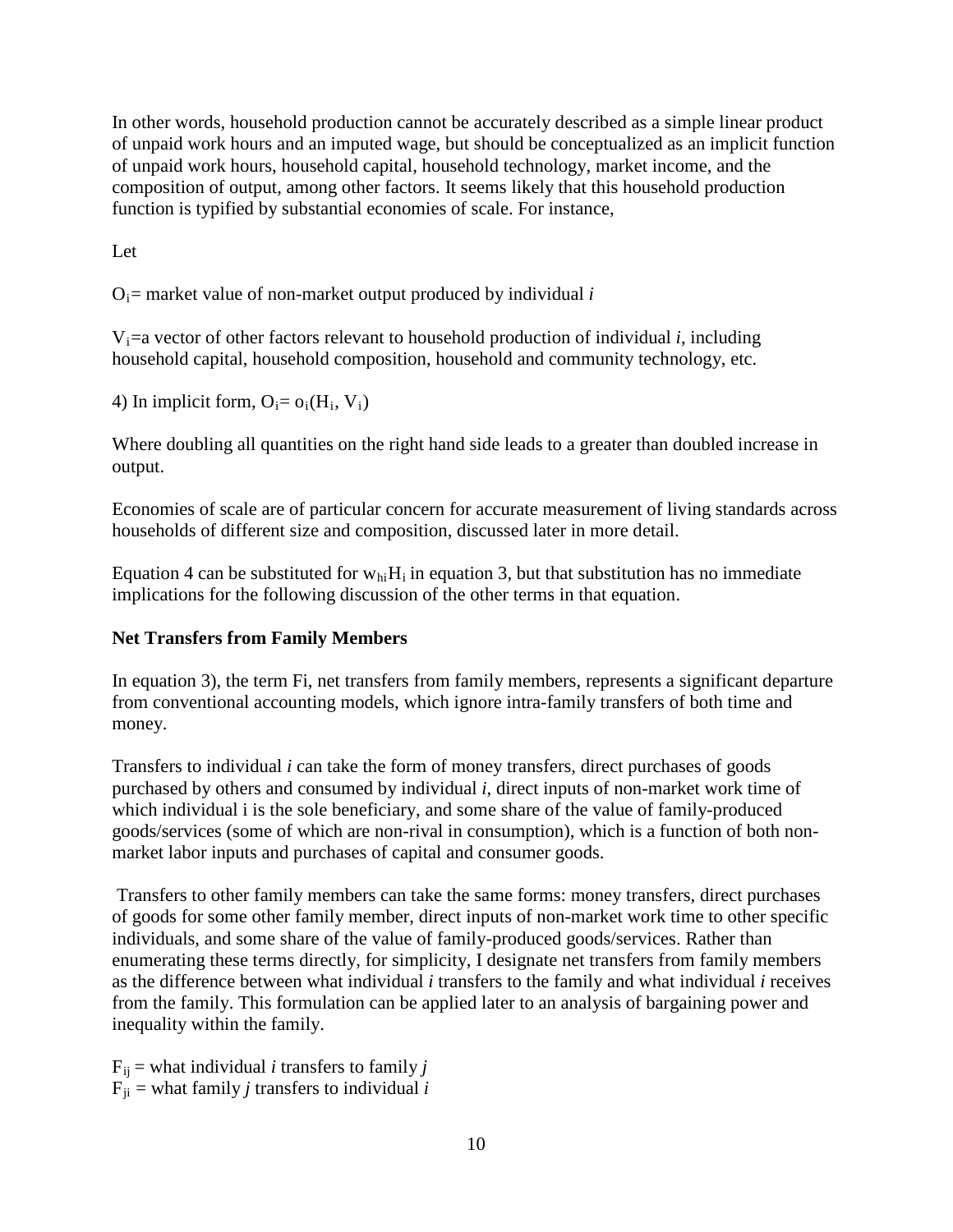5)  $F_i = F_{ii} - F_{ii}$ 

Net family transfers are analogous to the conventional concept of "disposable income" (income net of taxes and government benefits), extended to the family; the "disposable income" of individual *i* is calculated net of their contributions to and from other family members.

For purposes of comparing net transfers to family members both among individuals and over time, it is useful to look at its size relative to individual income and relative to individual hours of work, such as  $F_i/Y_i$  and  $F_i/(M_i + H_i)$ .

### **Why Intra-Family Transfers are Important**

That net overall transfers from families to individuals over the lifecycle have not been studied in great detail may be attributable to an implicit assumption that they have expected value of zero. Perhaps individuals give back to their families approximately what they receive from them, subject to random variations attributable to demographic and economic luck.

Lifecycle effects are obviously relevant, with transfers from family members influenced by age, health, and life span. That is, we expect children to be net recipients of both cash, in-kind transfers, household public goods (such as a home), time directly devoted to their care, and time devoted to provision of family public goods (such as a clean home). We expect working-age adults who become parents to become net providers of such transfers to children, and all adults to provide resources, to sick, disabled or elderly family members who are in need. By the same token, adults who are sick, disabled or elderly in need of assistance often expect net transfers from family members.

The interconnections between transfers based on gender and age complicate the picture. Men provide more cash income for families than women do, while women provide more unpaid work. Women put more time and energy and financial resources into childrearing than men do, but typically receive more support and assistance from adult children (in part because they are more likely to live longer than men).

The difficulty of measuring and comparing resource flows that take disparate forms (money, inkind transfers, time) contributes to a tendency to avoid the question. Some transfers are not easily quantifiable, and, with childrearing in particular, a quality/quantity tradeoff comes into play. That is, modern families typically raise fewer children than the previous generation, but devote more time and money to those they do raise.

The appropriate measurement of  $F_i$  as well as its determinants will be discussed later in more detail.

#### **Government Transfers**

A second departure from conventional accounting models in equation 3) comes in the treatment of net government transfers, Gi. As aforementioned, net government benefits are usually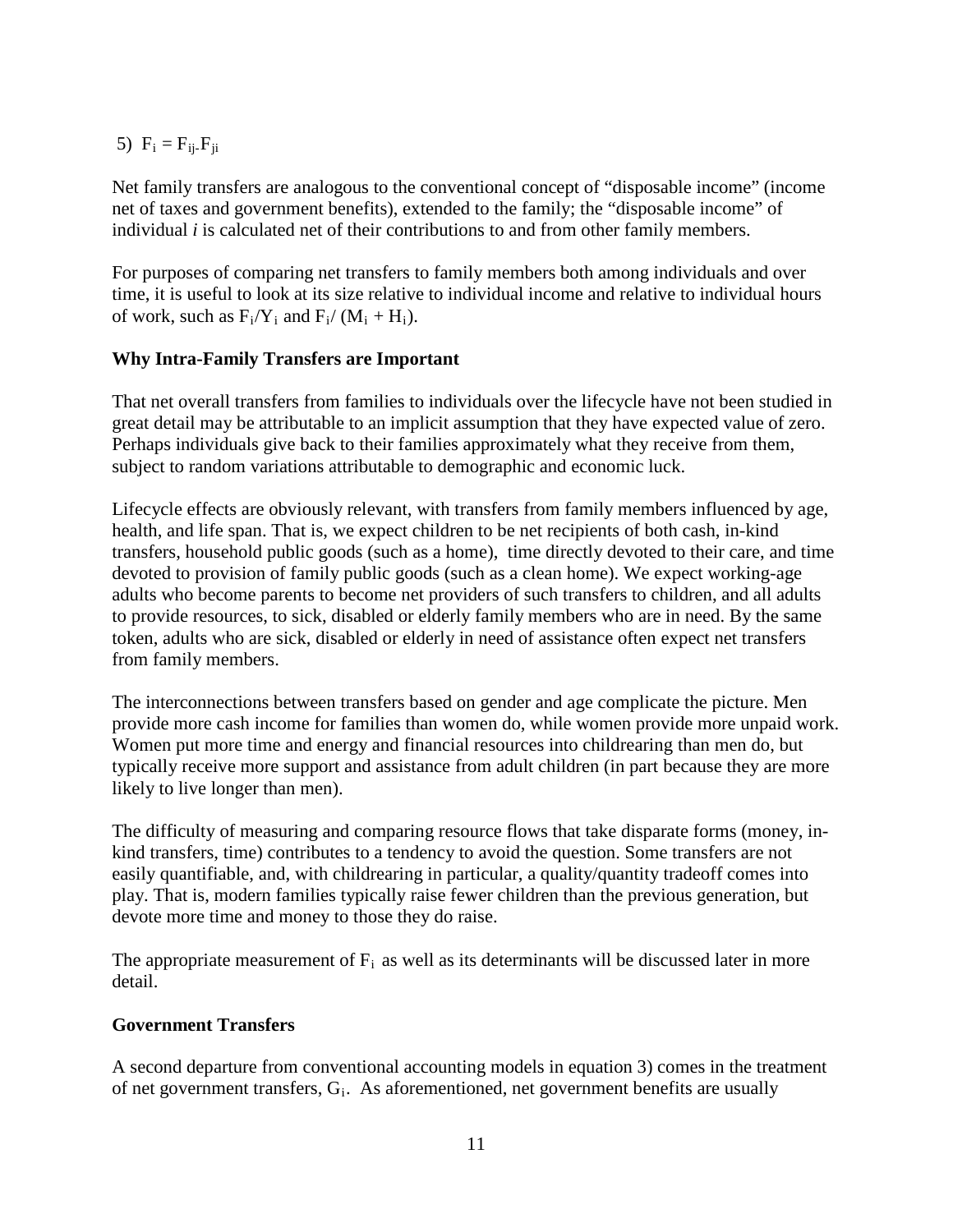estimated simply as the difference between taxes paid and cash benefits received. In this model, parallel with the treatment of family transfers above, I treat these transfers more broadly—and symmetrically with transfers from family members—as the difference between what individual i transfers to the government and what the government transfers to individual i.

Rather than defining transfers to government simply as taxes, as in conventional model, I will include contributions to the development of human capital that yields future tax revenues (discussed later in more detail). Transfers from government to individuals are not limited to cash or in-kind goods but can also take the form of in-kind services (such as health insurance, education and child care) and a share of public goods/services such as roads, bridges, military defense, etc.

 $G_{ij}$  = what individual i transfers to government j  $G_{ii}$  = what government j transfers to individual i

6)  $G_i = G_{ii} - G_{ii}$ 

The appropriate measures of  $G_i$  as well as its determinants are discussed later in more detail.

## **Why Net Government Transfers are Important**

Lack of attention to net government transfers over the lifecyle parallels the lack of attention to net family transfers, perhaps because many government transfers are similarly motivated by concerns about the needs of dependents, often treated as a matter of personal preferences or moral values. Yet even transfers that are motivated by altruistic concerns should be informed by accurate estimates of their cost, which is determined in part by reciprocal future transfers. That is, even someone committed to paying taxes in order to support a fellow citizen in need would probably like to know what their likelihood is of being "paid back" by future support offered to them.

Recipients of government transfers are often derogated as dependents, as in presidential candidate Mitt Romney's claim that families not paying income taxes (approximately the bottom 47 percent of all families) represent "takers" rather than makers.

Apart from the rather conspicuous mis-measurement of total payments in the U.S. (which include Social Security or employment taxes, sales taxes, and property taxes as well as income taxes and are paid by virtually the entire population) this claim is based on a misleading crosssectional comparison: most families receiving net transfers in the U.S. have children or other dependents; net transfers from government to working age adults who are not caring for dependents are generally quite small. As the model above suggests, net government transfers (like net family transfers) should be measured over the lifecycle, not at one point in time.

Some limited efforts at "intergenerational accounting" in the U.S. reach for such a lifecyle analysis, but confine their attention to relative tax rates, with no attention to relative benefits, which include not only family-specific and individual-specific transfers, but also access to public goods created and maintained by government (Kotlikoff and Burns 1975).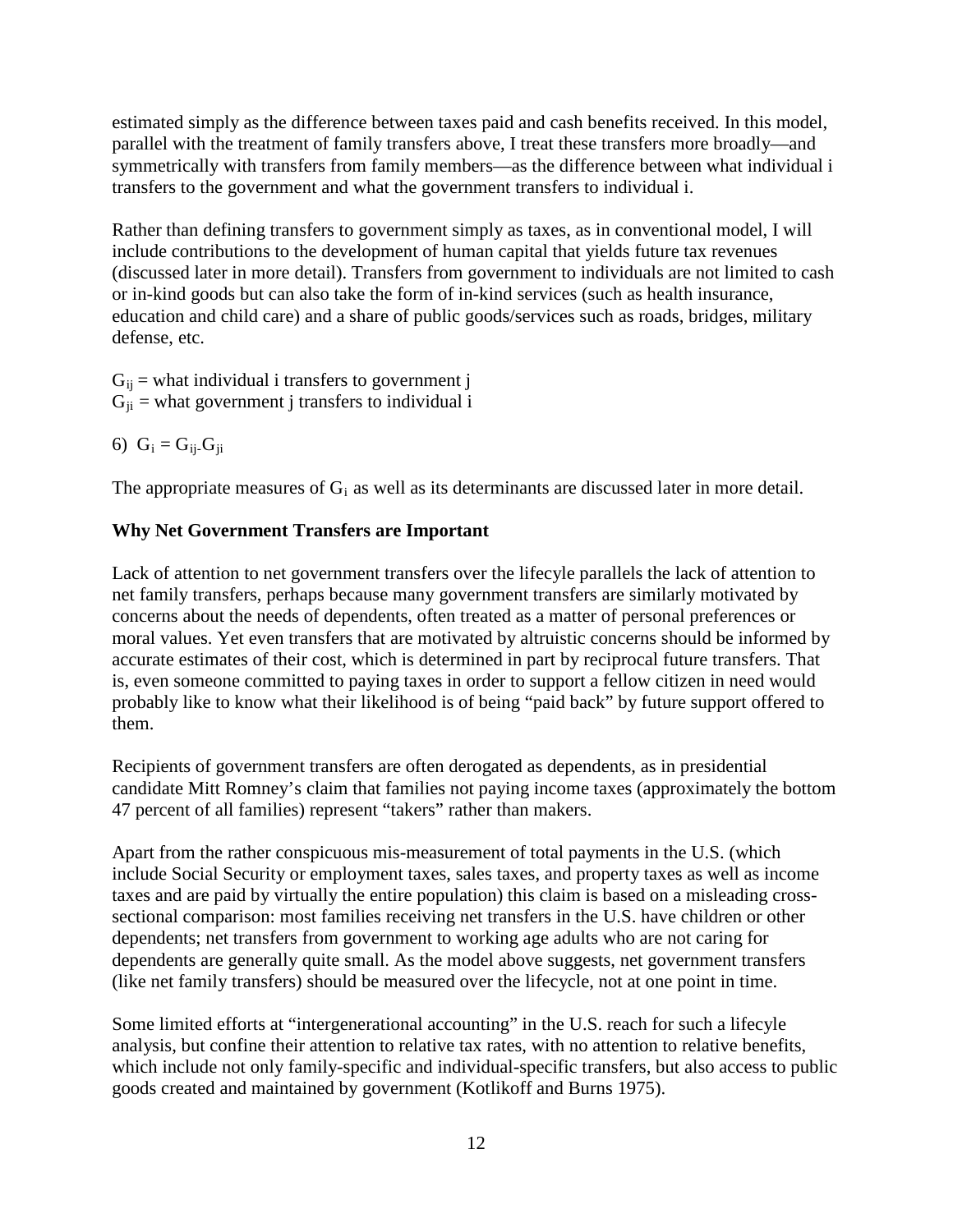The model above makes it easy to specify the terms under which an individual is a net beneficiary of government transfers, and to compare the extent to which different individuals may benefit. It also makes it easy to explore the relationship between intra-family transfers and government transfers.

### **Individual Consumption and Investment**

Having defined the components of expanded income in some detail, it is useful to consider which elements might be considered consumption, and which investment.

Some implications are obvious: both consumption and investment will be bigger in this model than in the traditional model, because they include both unpaid work and intra-family transfers.

Consumption is defined to include market purchases, goods and services produced for own consumption and goods and services provided by other family members or government. In parallel fashion, investment is defined to include both priced and unpriced assets. Individual i's consumption is defined as the difference between that individual's net income and their investment in individually owned assets.

I define all transfers to children under the age of 18 as a form of investment, along with all transfers after that age directly related to the acquisition of new skills (such as college tuition and support for study). These transfers include expenditures of cash but also the value of non-market work devoted to the care and nurturance

Let

 $C_i$  = consumption of individual i (including unpriced goods and services)  $I_i$ = investment of individual i in individually owned assets (tangible and intangible, priced and unpriced) and in others, including children.

## 7)  $C_i = Y_i - I_i$

The designation of expenditures on children as investment represents a major departure from conventional models. Further, it raises some ambiguities regarding the distinction between consumption and investment that arise from the "human capital" metaphor.

One could argue that consumption itself represents a cost of maintaining human capital—a point implied by Karl Marx when he described wages as a cost of the "reproduction of labor power." (For more discussion of the Marxian approach to human capital see Folbre 2012).

Indeed, spending aimed to maintain the basic health and productive capabilities of adults, including the elderly, clearly has an investment component analogous to spending on children perhaps best described as maintenance to reduce or slow depreciation.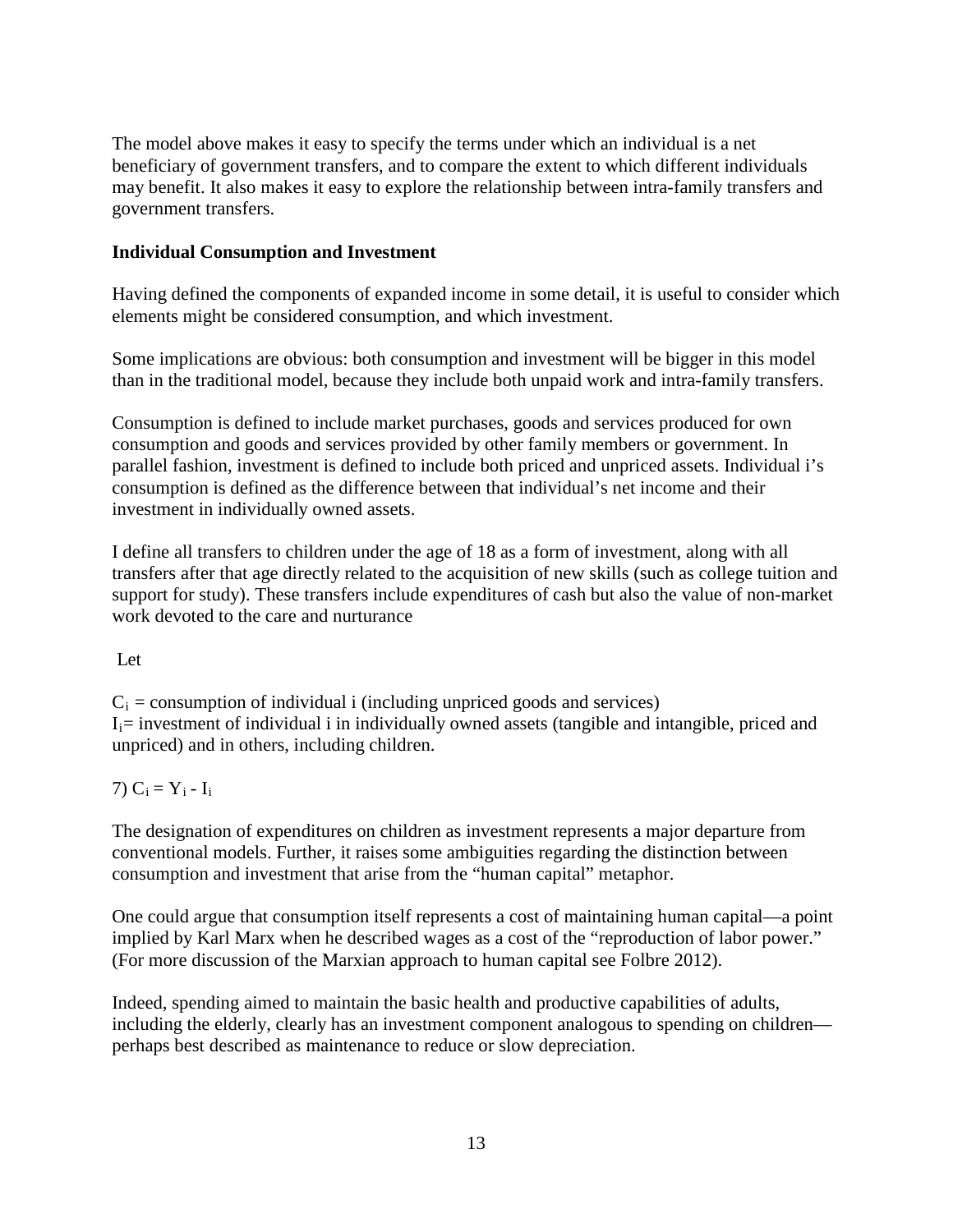One strategy for dealing with this issue would be to distinguish between investment in children, which is analogous to investment in new capacity, and investment in adults, represented as maintenance.

I pursue a slightly different strategy here, though one could argue that it differs only in nomenclature, distinguishing between "necessary consumption" (which represents maintenance) and other consumption, labeled as "other consumption."

I choose this nomenclature because it echoes an existing literature that focuses on consumption necessities such as food, shelter, and medical care. The U.S. Census Bureau has developed a set of experimental poverty measures, based in part on the distribution of actual spending on basic needs expenses, which represent a good example (for more discussion see the following U.S. Census Bureau website: http://www.census.gov/hhes/povmeas/).

The distinction between consumption of necessities and luxuries makes little sense within a neoclassical framework, since individuals have different preferences and only they can rank these in importance. However, many institutional rules for family support assume that some measure of "basic need" can be specified. For instance, the Anglo-American tradition of family law holds spouses responsible for the basic support of one another, a requirement that has been interpreted to mean fulfillment of basic needs (as distinct from equally sharing income). Similarly, laws governing the family support of aging parents are framed in terms of meeting their basic needs (Moskowitz 2002).

Let  $C_{ni}$  = necessary consumption of individual i

 $C_{li}$  = other consumption of individual i

8)  $C_i = C_{ni} + C_{li}$ 

This distinction pertains to both consumption that takes the form of market expenditures, and that based on direct consumption of unpaid services. That is, it implies that some non-market time devoted to family members represents a necessity, and some does not.

The definition of both consumption and investment is further complicated by the consideration of intra-family transfers. The total consumption financed or enabled by individual *i* includes not just her or his own consumption but also that of family members who may have received a transfer from that individual (and, more indirectly, that transferred to others through government).

Likewise, the total investment financed by individual i includes not only her or his investment in individually owned assets, but also investments they made in other family members, primarily children (parts of which may be captured by the individual investor, other adult family members, children themselves, or the government, as indicated in later discussion).

## **Accounting Implications**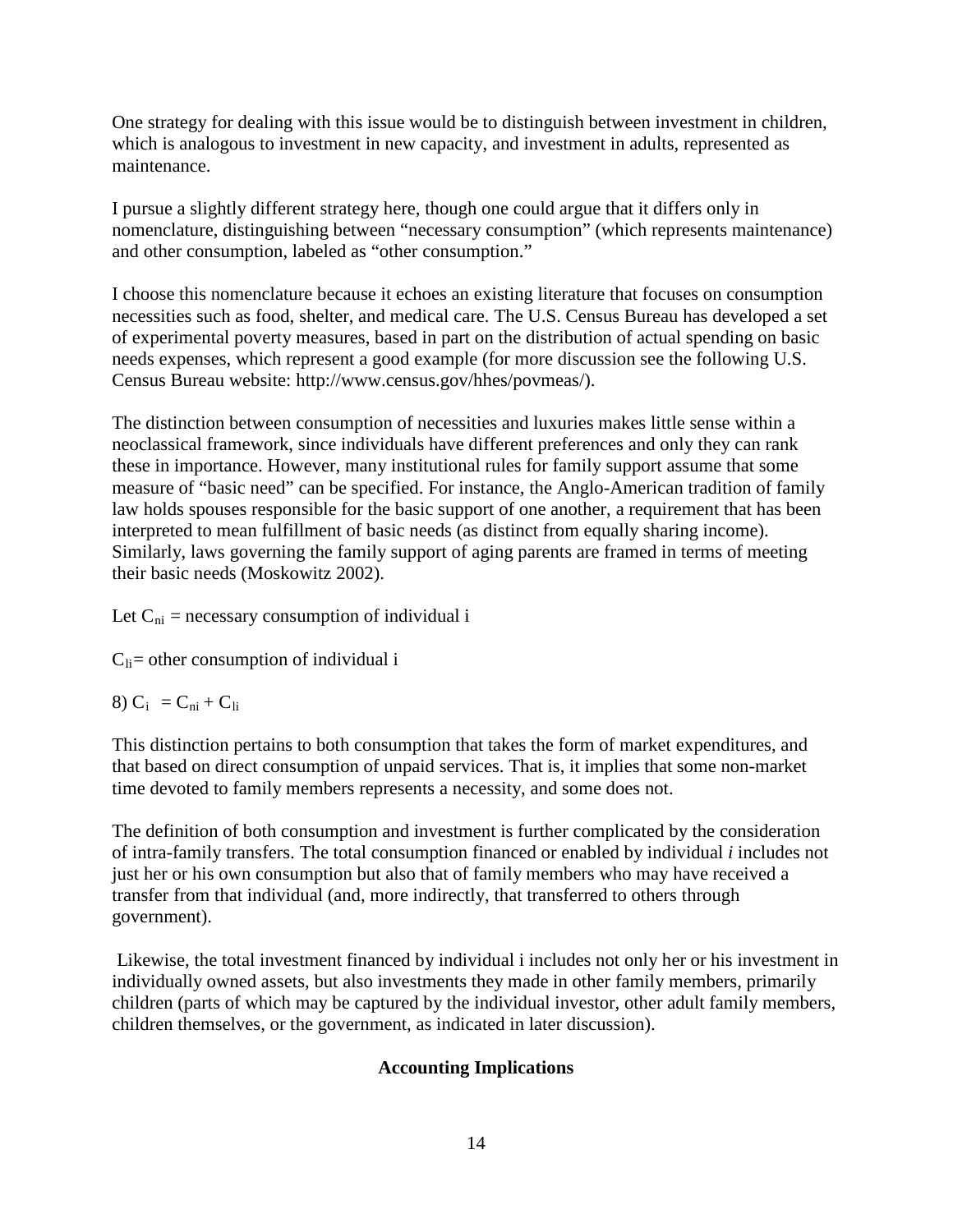The framework above helps specify a number of important questions relevant to measurement of living standards, macroeconomic theory, and public finance that typically go unasked, but have clear implications for empirical research. I hope that the juxtaposition of important questions from these three different but related areas, can help develop a more consistent, unified research agenda. The following are not ranked in order of importance, nor do they represent an exhaustive list. Each question in each subsection is followed by brief review of existing empirical or theoretical research.

## **Living Standards Measurement**

1. How has the value of unpaid work, imputed by multiplying hours worked by a replacement cost wage, changed over time relative to paid work?

A growing body of literature, much of it

2. How does the imputed value above differ from one based on estimates of a household production function that includes the value of household capital and technology?

3. How does the distribution of extended family income (that is, market income plus the value of non-market work) compare to the distribution of market income?

4. How have changing economies of scale in unpaid work affected the relative wellbeing of parents and non-parents?

5. How do adult consumption levels vary between parents and non-parents?

6. How are the costs of caring for dependents distributed between men and women?

# **Macroeconomic Theory**

1. How are estimates of the rate of economic growth modified when the value of unpaid work is included in an estimate of total output?

2. What are plausible estimates of private and public investments in children, and how have these changed over time?

3. How have investments in children changed relative to investments in physical and financial capital over time?

4. What is the rate of return on investments in children, and how (and by whom) is it captured?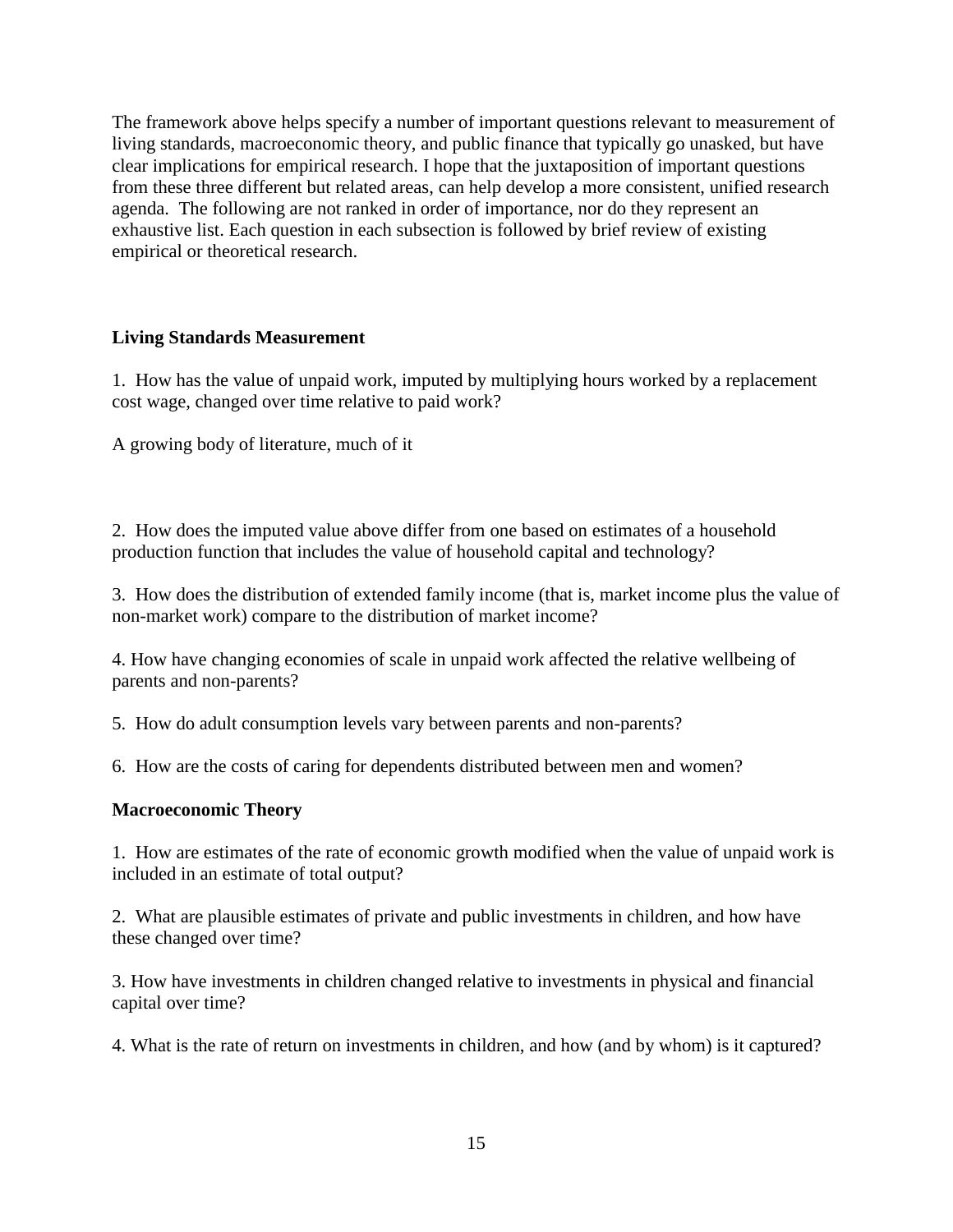5. How does the propensity to consume necessities differ from the propensity to consume other goods and services, both across households and over time?

6. What is the elasticity of substitution between paid work and unpaid work, and how has it changed over time?

## **Public Finance**

1. How can estimates of net lifetime benefits from public spending be constructed from available data?

2. Are net transfers from government more strongly related to age, gender, and family relationships or to income? That is, does government primarily redistribute from families consisting of workers to those supporting dependents, or from rich families to poor ones?

3. Have net lifetime transfers from government increased or decreased over time relative to individual income?

4. What is the relationship between family transfers and government transfers—to what extent to they substitute for one another? Do government transfers crowd out family transfers?

5. What is the optimal mix of public and private transfers?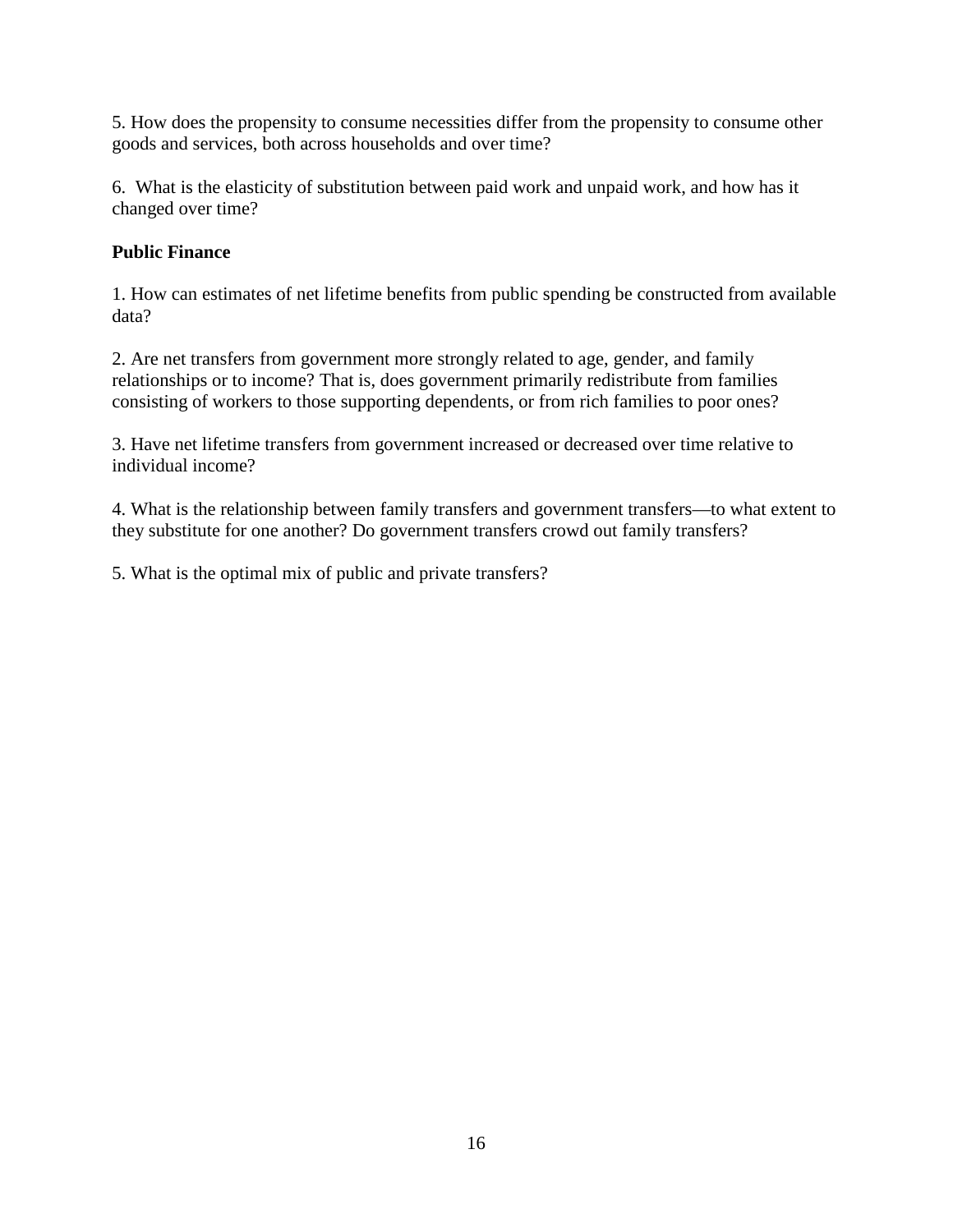#### **References**

Abraham, Katherine and Christopher Mackie (eds.), 2005. *Beyond the Market, Designing Nonmarket Accounts for the United States,* Washington, D.C.: The National Academies Press.

Barro, Robert J. 1974. "Are Government Bonds Net Wealth?" *Journal of Political Economy* 82 (6): 1095–1117.

Becker, Gary S. 1991. *Treatise on the Family,* enlarged edition, Cambridge: Harvard University Press.

Bourguignon, Francois, Martin Browning and Pierre-Andre Chiappori, 2009. "Efficient Intra-Household Allocations and Distribution Factors: Implications and Identification," *Review of Economic Studies* 76(2): 503-528, 04.

Cherry, Robert. 1998. "Rational Choice and the Price of Marriage," *Feminist Economics* 4(1), 27-49.

Cox, Donald. 1987. "Motives for Private Income Transfers," *Journal of Political Economy*  95(3): 508-546.

Ferreira, M. Luisa, Reuben C. Buse, and Jan-Paul Chavas. 1998. "Is There a Bias in Computing Household Equivalence Scales," *Review of Income and Wealth,* 44:183-198.

Folbre, Nancy. 2004. "A Theory of the Misallocation of Time," in *Family Time: The Social Organization of Care*, eds. Nancy Folbre and Michael Bittman. New York: Routledge.

Folbre, Nancy. 2012. *"*The Political Economy of Human Capital," *Review of Radical Political Economics,* 44:3, 281-292.

Folbre, Nancy, Cordelia Reimers, and Jayoung Yoon. 2009. "Making Do and Getting By: Non-Market Work and Elderly Women's Standards of Living in the U.S." *Journal of Women, Politics, and Policy* 30(2-3): 198-221.

Folbre, Nancy, and Janet C. Gornick, Helen Connolly, and Teresa Munzi. 2013. "Women's Employment, Unpaid Work, and Economic Wellbeing: A Cross National Analysis," forthcoming in Janet Gornick and Markus Janti, editors, *Income Inequality: Economic Disparities and the Middle Class in Affluent Countries*, Stanford University Press.

Folbre, Nancy, and Douglas Wolf. 2012. "The Intergenerational Welfare State," *Population and Development Review* 38 (Supplement): 36–51.

Freeman, Richard B., and Ronald Schettkat. 2005. "Marketization of Household Production and the EU-US Gap in Work." *Economic Policy* 20(41): 6-50.

Grossbard-Schectman, Shoshona. 1993. *On the Economics of Marriage: A Theory of*